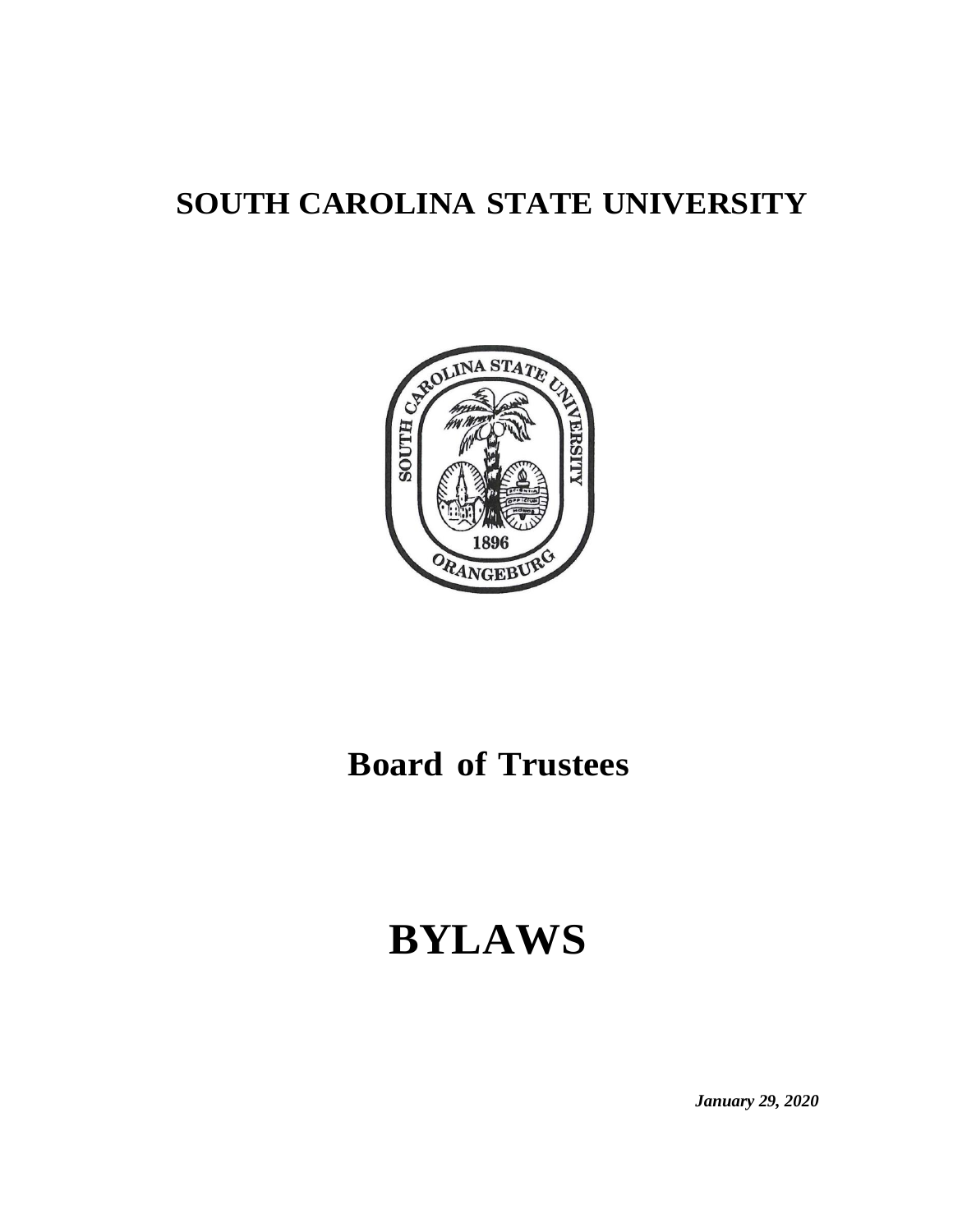# **TABLE OF CONTENTS**

| Section 8. Ex Officio Non-Voting Members of the Board of Trustees10 |  |
|---------------------------------------------------------------------|--|
|                                                                     |  |
|                                                                     |  |
|                                                                     |  |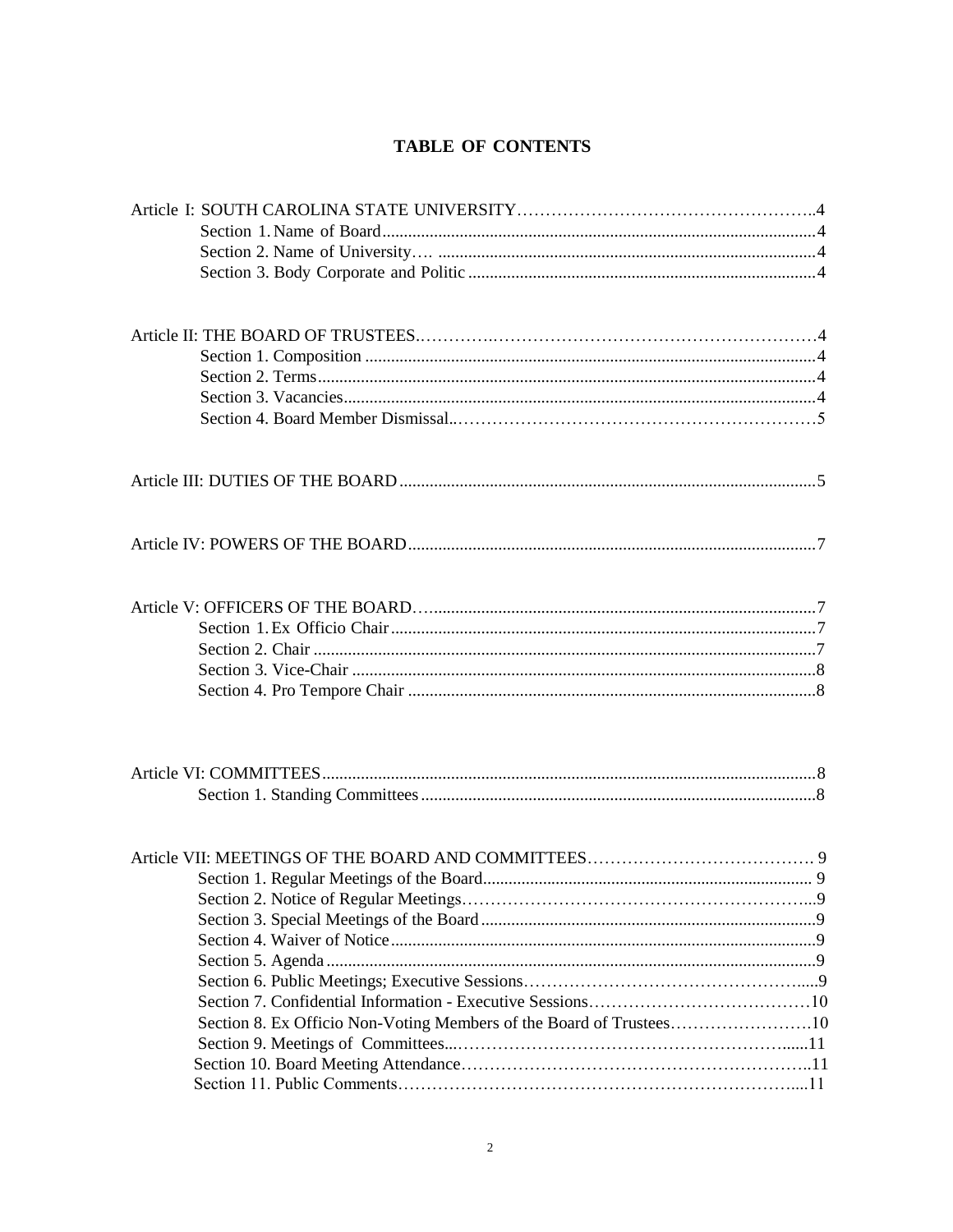| Section 8. Appearance Before and Documents Presented to the Board  13 |  |
|-----------------------------------------------------------------------|--|
|                                                                       |  |
|                                                                       |  |
|                                                                       |  |
|                                                                       |  |
|                                                                       |  |
| Article X: INDEMNIFICATION AND OUTSIDE LEGAL COUNSEL14                |  |
|                                                                       |  |
|                                                                       |  |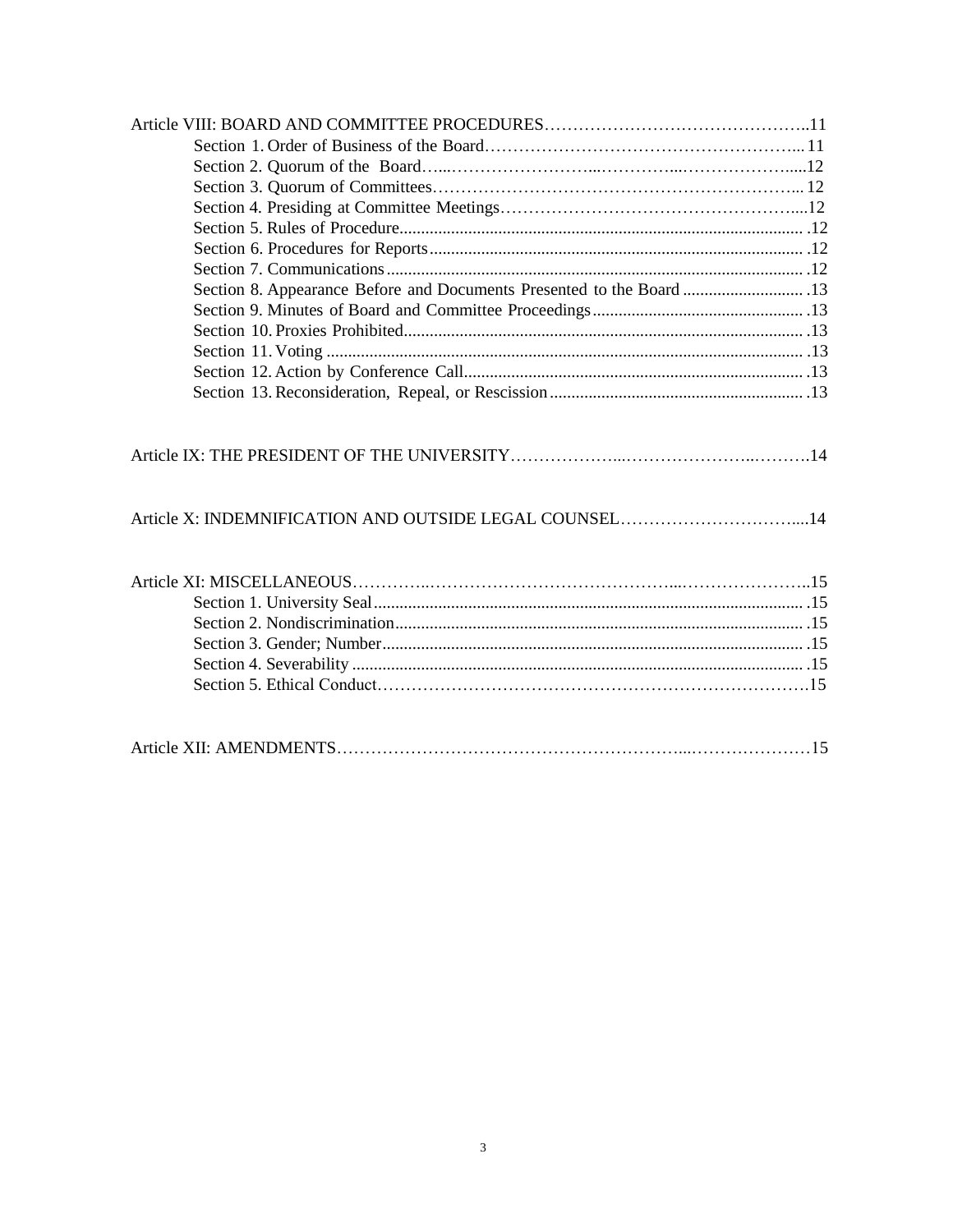## **SOUTH CAROLINA STATE UNIVERSITY B O A R D OF TRUSTEES BYLAWS**

# **ARTICLE I SOUTH CAROLINA STATE UNIVERSITY**

**Section 1. NAME OF BOARD.** The name of the Board is fixed by statute of the State of South Carolina as the Board of Trustees ("Board") of South Carolina State University.

**Section 2. NAME OF UNIVERSITY.** The name of the University under the control of this Board as fixed by statute is South Carolina State University ("University").

**Section 3. BODY CORPORATE AND POLITIC.** The Board of Trustees of South Carolina State University was created and constituted a body corporate and politic, in deed and in law under the name of South Carolina State University by statute of the State of South Carolina.

## **ARTICLE II THE BOARD OF TRUSTEES**

**Section 1. COMPOSITION.** Unless otherwise prescribed by law, the Board shall be composed of 17 members, including 12 elected by the General Assembly, as follows:

- a. One member from each of 7 congressional districts;
- b. Five at-large members;
- c. The Governor of the State of South Carolina or his designee, to serve as ex officio and voting;
- d. the President of the South Carolina State University National Alumni Association, to serve as ex officio and nonvoting;
- e. the South Carolina State University Student Government Association President, to serve ex-officio and nonvoting; and
- f. the Presidents of the Faculty and Staff Senates, to serve ex officio and nonvoting.

**Section 2. TERMS.** The regular term of office for each trustee elected by the General Assembly shall commence on July 1 of the year of election and expire on June 30 of the year in which the terms are scheduled to expire; provided, however, that such Trustee shall continue to serve after his/her term expires until his/her successor shall have been elected and qualified. The General Assembly shall elect successors to the elective trustees for a term to begin the following July 1.

The term of service for each ex-officio member is for the active term of his/her respective office.

**Section 3. VACANCIES.** In case of a vacancy on the Board, the Governor may fill it by appointment until the next session of the General Assembly. Elections to fill vacancies on the Board which are caused by the death, resignation, or removal of an elective trustee may be held in the year in which the unexpired term terminates, but the term of the person elected to fill the vacancy expires on June 30 of the year in which the term of the former member would have expired.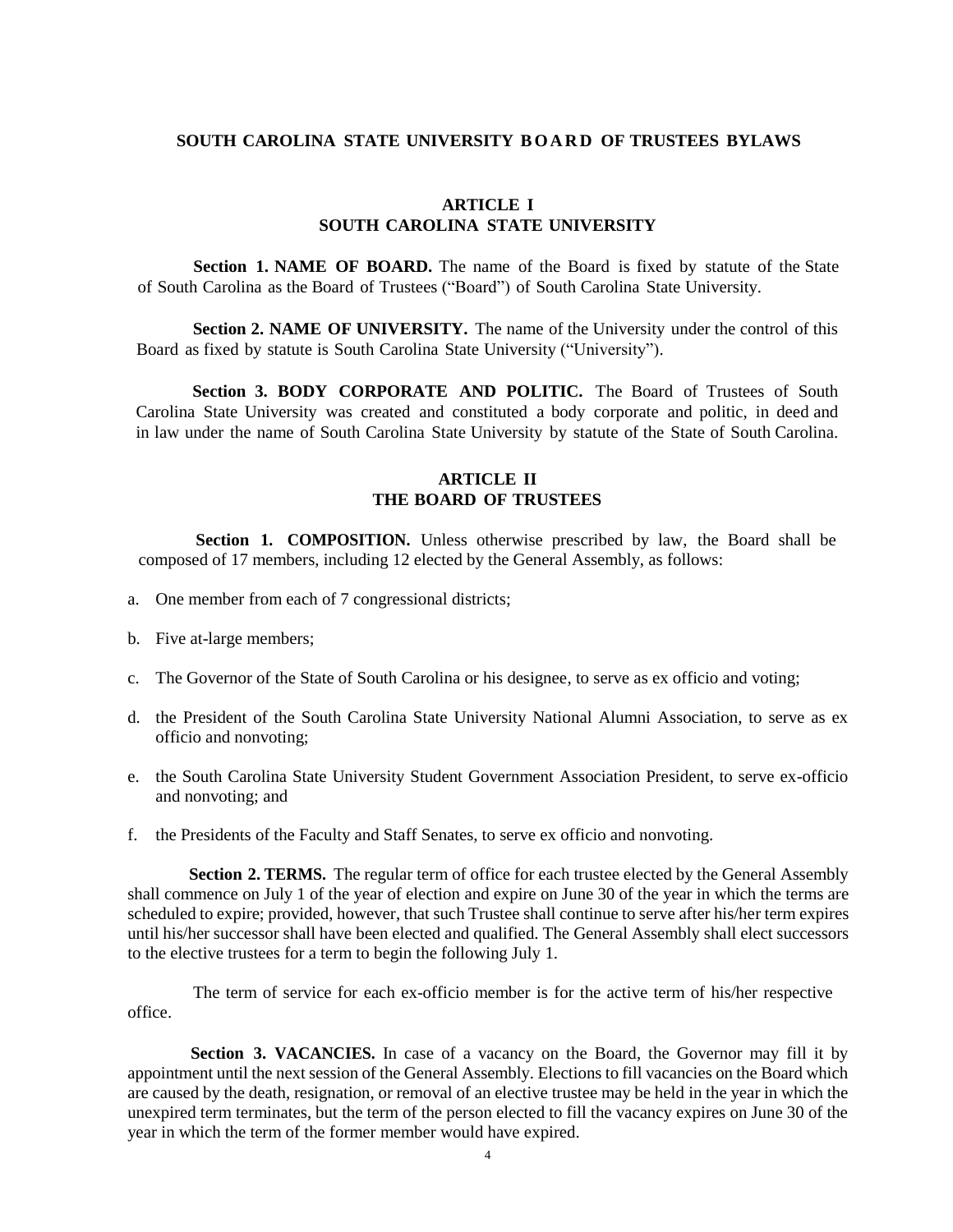**Section 4**. **BOARD MEMBER DISMISSAL**. Members of the Board of Trustees may be dismissed in accordance with Article VI, Sections Eight and Nine, and Article XV, Section Three, of the South Carolina Constitution and Section 1-3-240 of the South Carolina Code of Laws, as may be appropriate.

If, by majority vote in public session, the conduct of any trustee rises to the level of standard for impeachment as described in Article XV of the South Carolina Constitution, the Board of Trustees hereby accepts responsibility for (i) requesting the initiation of impeachment proceedings by the South Carolina General Assembly, pursuant to Article XV, Section One of the South Carolina Constitution, or (ii) petitioning the Governor to initiate proceedings for removal pursuant to Article XV, Section Three of the South Carolina Constitution.

See the following links for additional information:

South Carolina State Constitution <https://www.scstatehouse.gov/scconstitution/SCConstitution.pdf>

South Carolina Code of Laws, Appointment and Removal of Officers <https://www.scstatehouse.gov/code/t01c003.php>

<span id="page-4-0"></span>Ex-Officio Non-Voting (Non-Statutory) Members of the Board of Trustees may be dismissed from the Board by a 2/3 (two-thirds) vote of the voting members of the Board of Trustees.

# **ARTICLE III DUTIES OF THE BOARD**

By the powers vested in it by the State of South Carolina, the Board of Trustees is the legal body for South Carolina State University. In such capacity, the Board shall define the mission, role, and scope of the University; establish the general policies of the University; lay out the University's broad program of educational activity; approve the budget for the fiscal year; and provide ultimate accountability to the public and the General Assembly.

Within these fundamental responsibilities, the Board will perform, where appropriate, many essential functions, including but not limited to the following:

- 1. The Board of Trustees is responsible solely for the selection, periodic evaluation, and retention or termination of the University's President;
- 2. Elect, by written ballot or oral roll call, a Chair and Vice-Chair from the members of the Board;
- 3. Select an Administrative Coordinator for the Board of Trustees to facilitate the duties of the Board for such term and compensation as the Board may prescribe;
- 4. The Board of Trustees shall ensure there is a clear and appropriate distinction between the policy-making functions of the Board of Trustees and the responsibility of the University's President, administration, and faculty to administer and implement policies.
- 5. The Board of Trustee shall hold the President accountable for ensuring that the University has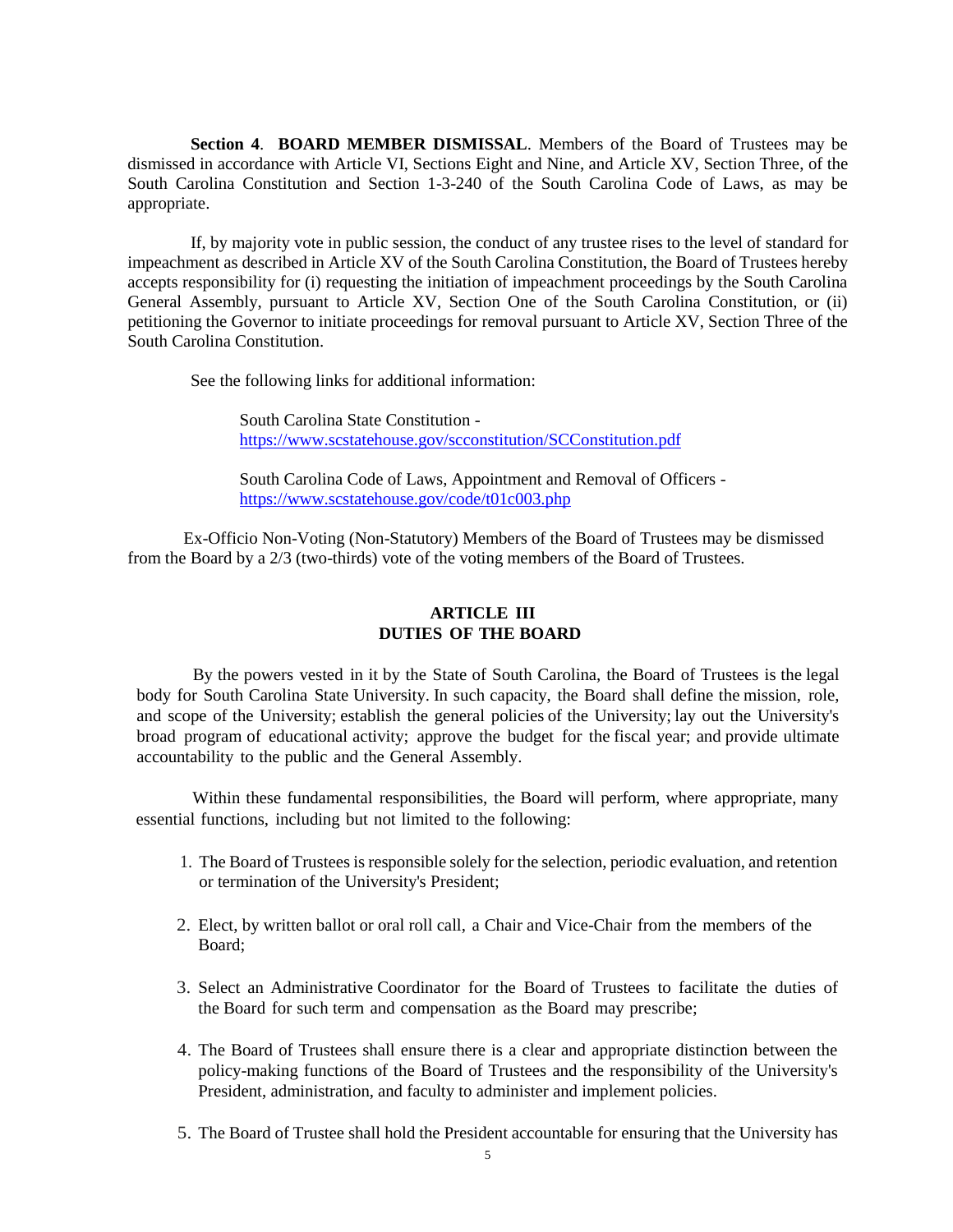qualified administrative and academic officers with the experience and competence necessary to lead the University;

- 6. Notwithstanding any other provision of law, the Board of Trustees is authorized to develop programmatic, personnel, and related policies it deems necessary to ensure that the University operates within its appropriated and authorized budget. The policies the Board of Trustees develops may be across all operations of the University including, but not limited to, administration, academics, auxiliary operations, public service activities, and athletics. Programmatic and personnel policies developed by the Board of Trustees pursuant to this subsection must be reported as information to the Commission on Higher Education and the State Division of Human Resources, respectively, as soon as is practicable after implementation.
- 7. Consistent with Board of Trustees policies, the Board is responsible for the following actions:
	- a) Approve the number and types of degrees to be offered; the number and nature of administrative and academic divisions, and academic schools or colleges through which the curriculum is administered;
	- b) Approve, upon the recommendation of the faculty and the President, the earned degrees awarded;
	- c) Approve named and endowed chairs and professorships; award honorary degrees and name buildings or major portions thereof, other structures, streets, and geographic areas;
	- d) Assist in soliciting financial resources and serve as an advocate for the University;
	- e) Approve fees and charges;
	- f) Examine from time to time the admissions policies;
	- g) Review and approve requests for appropriations;
	- h) Review and approve annual budgets and budget changes;
	- i) Approve all gifts where restrictions are indicated, designate the use of unrestricted gifts, and approve and designate the use of testamentary gifts;
	- j) Approve all loans, borrowing, and issuance of bonds;
	- k) Approve all long-range development plans for the University including major capital projects;
	- l) Approve all sales or purchases of real property;
	- m) Establish auditing policies and standards for any non-state or federal funds and appoint independent auditors; and
	- n) Select an internal auditor or auditing committee to review specific matters at the request and direction of the Board.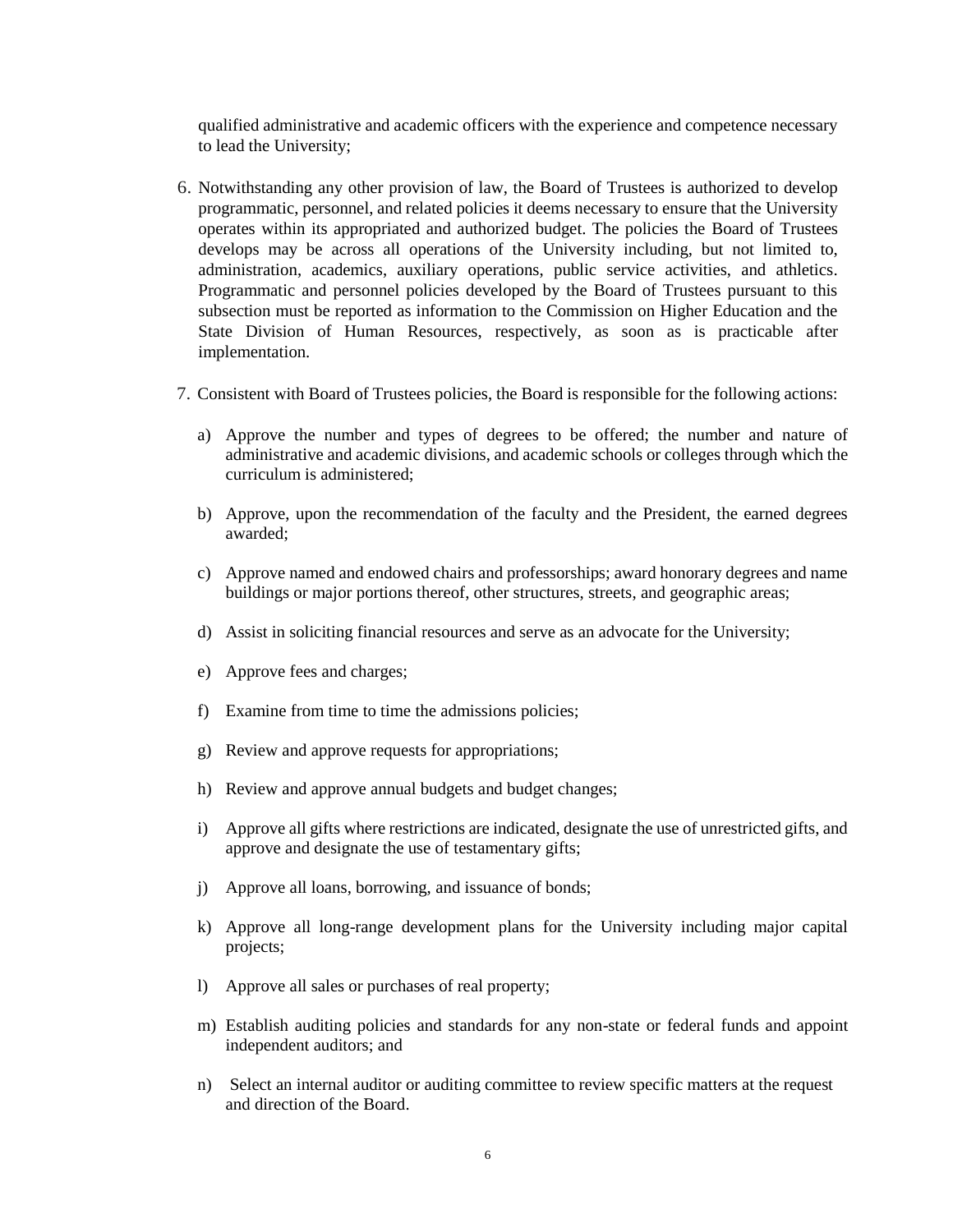- 8. The Board of Trustees, in consultation with the President, shall review both the educational accreditation of the University and the past and current financial situation of the University; and
- 9. The Board of Trustees shall ensure that it is not controlled by a minority of board members or by organizations or interests separate from it.
- 10. The Board of Trustees shall ensure that it is free from undue influence from political, religious, other external entities or bodies and protects the institution from such influence.
- 11. The Board of Trustees shall establish and maintain, within the administrative procedures of the University, the policy and practice that the President and the Board's Administrative Coordinator shall serve in such capacities at the will and pleasure of the Board, consistent with State Human Resources Regulations and applicable laws; that the academic administrators of the University shall serve in such capacities at the will and pleasure of the President, consistent with State Human Resources Regulations and applicable laws. In keeping with tenure and other policies that may be established by the Board and with reporting hiring or dismissal actions to the Board, the employment of such administrators shall be on customary terms of University employment.

## **ARTICLE IV POWERS OF THE BOARD**

<span id="page-6-0"></span>The powers of the Board are prescribed by the provisions of Code sections 59-127-10, et seq., Code of Laws of South Carolina (1976), as amended.

# **ARTICLE V OFFICERS OF THE BOARD**

<span id="page-6-1"></span>Except for the Board effective July 1, 2018, where elections must occur at the first meeting of those appointed to serve beginning July 1, 2018, the election of officers shall take place at the September meeting. Officers are elected for a two-year term and shall continue until their replacements are elected by the Board or their prior removal or resignation. Trustees may serve for no more than three (3) consecutive terms in their officer position. Officers may be removed from office by a two-thirds (2/3) vote of the voting members.

**Section 1. EX OFFICIO CHAIR.** The ex-officio Chair of the Board of Trustees shall be the Governor of South Carolina who, when present, shall preside at all meetings of the Board.

**Section 2. CHAIR.** A Chair of the Board of Trustees shall be elected every two years or until the successor is elected by written ballot or oral roll call. A quorum is necessary for election. The term of the Chair shall begin immediately following the election.

The Chair of the Board, in the absence of the ex officio Chair, shall preside at all meetings of the Board and shall be the spokesperson for the Board. He/she shall serve as chair of the Executive Committee of the Board. The Chair shall also serve as a non-voting ex officio member of all standing, special, or ad hoc committees of the Board with the full right to participate in all committee discussions. He/she shall perform such other duties as may, from time to time, be prescribed by the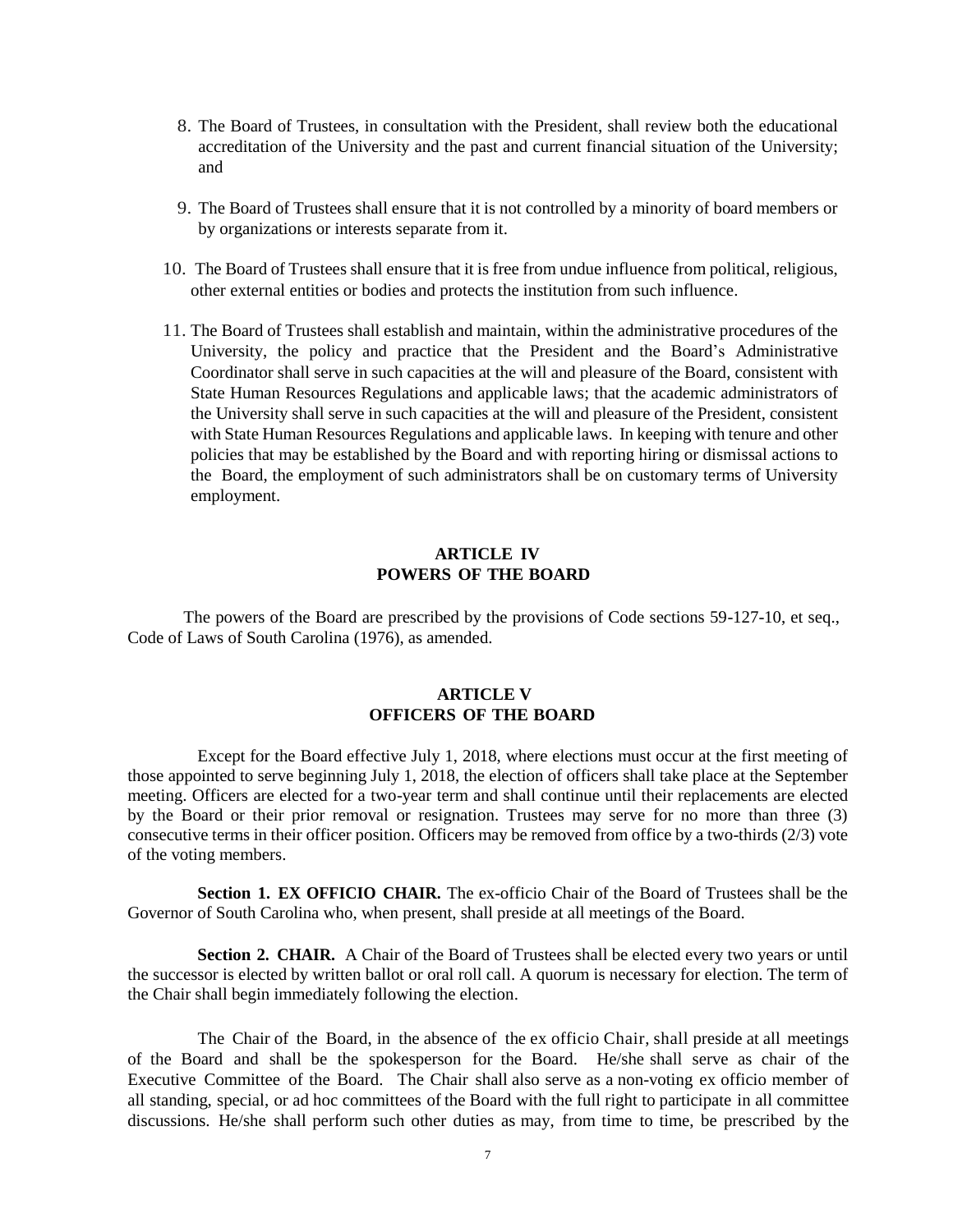Board and by these Bylaws. The Chair has the right to appoint all Board Standing and Ad Hoc Committees and the respective chairs of those committees.

The committee chairs preside over meetings of the committees and make reports to the full Board. In the event a vacancy occurs on a Standing Committee, the vacancy shall be filled as soon as possible by the Chair. Appointed members of the Standing Committees shall serve co-terminously for two years to correspond with the terms of service for the Chair and Vice- Chair, or until their successors are appointed.

In the event a vacancy occurs in the office of Chair for any reason, the Vice-Chair shall immediately assume the position of Interim Chair and serve as Interim Chair until the next meeting of the Board when the Board shall elect a Chair to complete the term of the vacating chair.

**Section 3. VICE-CHAIR.** The Board shall, subsequent to the election of the Chair and in the same manner as the Chair was elected, elect from the voting members a Vice-Chair who shall preside at meetings of the Board in the absence of the ex officio Chair and the Chair of the Board.

In the event a vacancy occurs in the office of Vice-Chair, the Board shall elect, by written ballot or by oral roll call, a Vice-Chair to complete the term of the vacating Vice-Chair, by a simple majority of the voting members, at the next meeting of the Board following the creation of the vacancy.

**Section 4 . PRO TEMPORE CHAIR.** In the event the ex officio Chair, the Chair, and the Vice-Chair are absent, a member of the Board shall be elected, by written ballot or by oral roll call, by the other members of the Board present and shall serve pro tempore as Chair of the Board.

#### **ARTICLE VI COMMITTEES**

<span id="page-7-0"></span>**Section 1. STANDING COMMITTEES.** The Chair of the Board of Trustees has the power to create standing and ad hoc committees which will report directly to the Board of Trustees to aid it in carrying out the business of the University. The creation, duties, and functions of standing committees may be abolished, changed, altered, or added to, and new or additional standing committees may be created from time to time at the discretion of the Board.

To facilitate consideration of the business and management of the Board and of the University, standing committees are established as the medium for preliminary consideration of matters to be addressed by the Board. Any matter referred to a standing committee, but upon which the committee makes no recommendation or report to the Board, may be brought before the Board for consideration at the request of any member of the Board with the concurrence of at least four other voting members of the Board.

Unless otherwise specifically delegated and except as otherwise provided herein, authority to act on all matters isreserved to the Board, and the duty of each standing committee or ad hoc committee shall be only to consider and to make recommendations to the Board upon matters referred to it.

Ex-Officio Non-Voting Board Members may serve as resource persons to the appropriate standing committees, as assigned by the Board Chair. As such, these individuals will be responsible for preparing a written report for the Board and will submit this report through the assigned standing committee where issues and information may be presented and discussed prior to the scheduled Board meeting. When appropriate, an oral report to the Board will be presented by each of the Presidents of the Faculty Senate,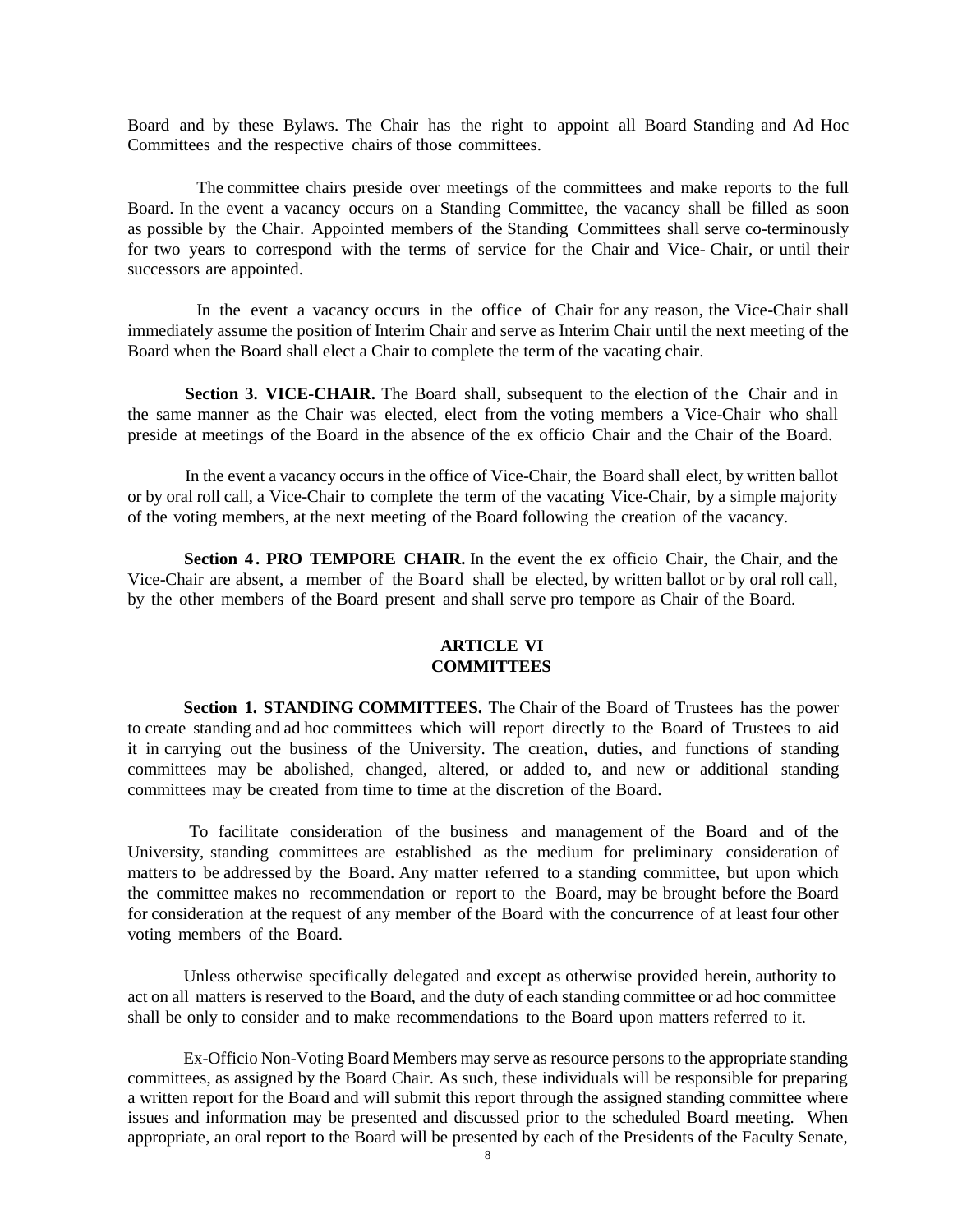Staff Senate, and SGA during reports of the standing committees.

# **ARTICLE VII MEETINGS OF THE BOARD AND COMMITTEES**

**Section 1. REGULAR MEETINGS OF THE BOARD.** The Board of Trustees shall hold no fewer than four (4) regular meetings in each calendar year. Such regular meetings shall be held at such time and place as the Board may direct. All regular meetings shall be noticed and published at the beginning of each calendar year. Revisions to the regular scheduled meetings shall be published to the public.

**Section 2. NOTICE OF REGULAR MEETINGS.** Notice of the time and place of all regular meetings of the Board of Trustees shall be transmitted to each trustee not less than five (5) working days before each meeting. The Administrative Coordinator of the Board shall give public notice of the regular meetings at the beginning of each calendar year. Appropriate public notice of such meetings shall also be given in accordance with the requirements of Section 30-4-80, *Code of Laws of South Carolina*, as amended. The Chair may call special meetings of the Board as needed.

**Section 3. SPECIAL MEETINGS OF THE BOARD.** The Ex Officio Chair of the Board, the Chair, or any five (5) Board members may call special meetings of the Board and schedule the time. When five (5) members are requesting a special meeting of the Board, this request should go to the Chair outlining the reasons for the request, along with an agenda for the meeting. The reasons should be made clear. If the Chair does not agree to the meeting, then the special meeting may only occur upon the insistence of a majority of the voting members; such insistence shall be made to the Chair in writing. The same notice shall be given for a special meeting as is required for a regular meeting, and the topic(s) shall be cited.

**Section 4. WAIVER OF NOTICE.** In lieu of notice, a written waiver of notice may be signed by any member of the Board before or after such meeting. Attendance at a meeting shall constitute a waiver of notice thereof.

**Section 5. AGENDA.** At least five (5) working days prior to each regular meeting of the Board, the Administrative Coordinator of the Board shall transmit to each member thereof an agenda setting forth all substantive matters upon which action is to be requested at the meeting. No action shall be taken on any substantive matter which is not on the agenda of the Board except with the consent of two-thirds (2/3) of the voting members present and voting; however, if the item is one upon which final action can be taken at the meeting  $or$  if the item is one which there has not been and will not</u> be an opportunity for public comment with prior public notice given in accordance Section 3-4-80, *Code of Laws of South Carolina*, as amended, it may only be added to the agenda by a two-thirds (2/3) vote of the voting members present and voting and upon a finding that an emergency or exigent circumstance exists if the item is not added to the agenda.

**Section 6. PUBLIC MEETINGS; EXECUTIVE SESSIONS.** All meetings of the Board and its Committees shall be public unless the matter being discussed falls within the provisions of Section 30-4-70, *Code of Laws of South Carolina*, as amended, in which event the Board or committee, as applicable, may enter executive session for the purpose of considering such matter. If it is determined either by the Chair or by a majority of the Board or committee during the course of such considerations in executive session that the matter is not properly the subject of an exception to the South Carolina Freedom of Information Act, the Board or committee shall discontinue consideration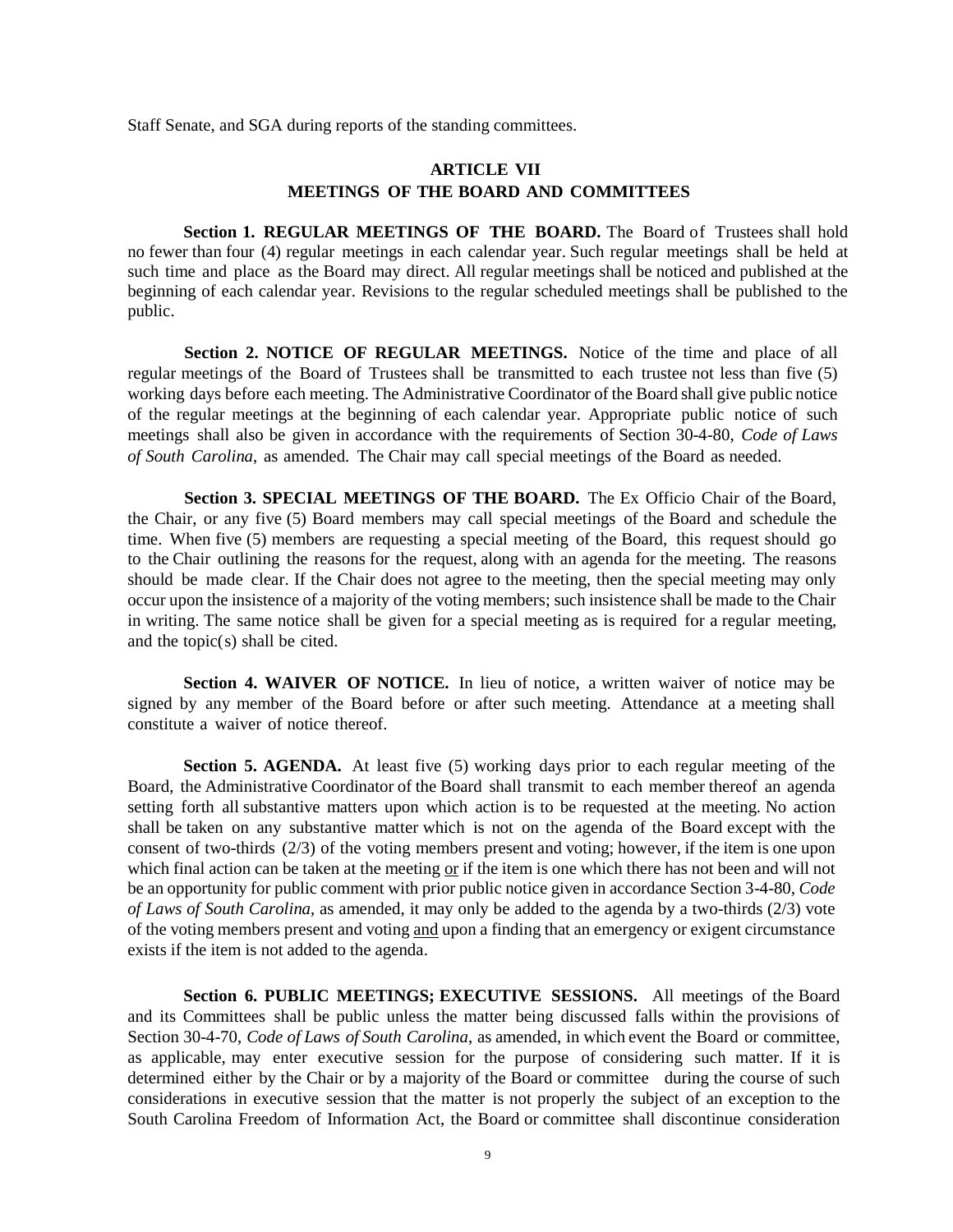of that matter and move on to other matters, if any, appropriate for consideration in executive session.

Thereafter, the presiding officer of the Board or committee shall terminate the executive session and reconvene the public session for consideration of such matters. Only voting members of the Board or committees shall remain for executive sessions unless the Board Chair deems otherwise and specifically requests such other person or persons to be in attendance.

#### **Section 7. CONFIDENTIAL INFORMATION; EXECUTIVE SESSIONS.** All

matters discussed in executive sessions are confidential and shall be released to the public only as the Board Chair or majority vote of members shall direct, except that:

(a) Executive session items, which require release from confidentiality in order that the ordinary business of the University might be conducted, may be so released as directed by either the Chair of the Board or the University President.

(b) The Chair of the Board may release for scholarly purposes executive session information and/or confidential information when the substance of such minutes would not now be considered confidential or matters to be discussed in executive session or when the minutes are twenty-five (25) years or more old, it being understood that any questionable cases may be referred to the Board Chair or majority vote for decision.

### **Section 8. EX OFFICIO NON-VOTING MEMBERS OF THE BOARD OF**

**TRUSTEES.** The National Alumni President, the President of the Student Body and the Presidents of the Faculty and Staff Senates shall serve as Ex Officio Non-voting members of the Board of Trustees and may be invited, by the Chair, to sit personally in the executive session meetings of the full Board. Participation of Ex-Officio Non-voting members in Board meetings is subject to the following:

- 1. An Ex Officio Non-Voting Member shall be allowed to sit with the Board and participate in discussions of agenda items but shall not be allowed to vote on any matter coming before the Board or any committee of the Board or to make any motion regarding any matter before the Board or any committee of the Board.
- 2. Unless otherwise required by law with respect to public records or public information, an Ex Officio Non-Voting Member shall not be allowed access to information that is deemed confidential by the Board (or by a committee of the Board). The sharing of sensitive information with the ex officio members shall be at the discretion of the Board Chair.
- 3. An Ex Officio Non-Voting Member shall not be allowed access to information that is deemed confidential by the President unless otherwise directed by a majority of the statutory members of the Board or unless otherwise required by law with respect to public records or public information. In other respects, an Ex Officio Non-Voting Member shall be provided the same Board and committee meeting materials as are provided to statutory members of the Board.
- 4. An Ex Officio Non-Voting Member shall not be allowed to participate in or attend executive or closed sessions of the Board (or of any committee of the Board) unless otherwise directed by the Chair of the Board of Trustees. If not invited by the Board Chair, an ex officio Board member may participate in a closed or executive session only by a unanimous vote of the Board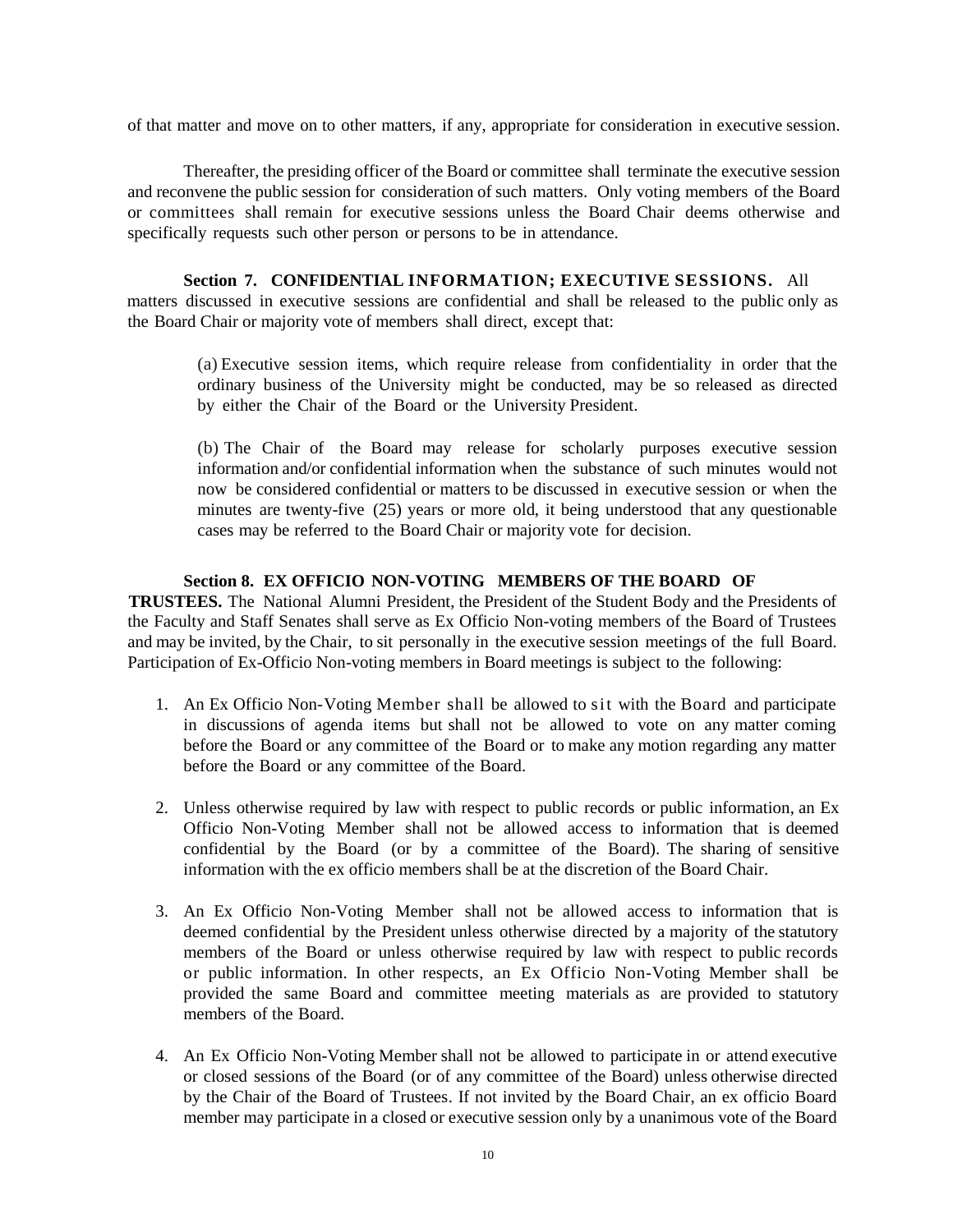at the request of a Board member.

- 5. An Ex Officio Non-Voting Member may not be elected as an officer of the Board.
- 6. An Ex Officio Non-Voting Member shall be allowed to attend and participate in any open meeting discussion at any Board or committee meeting.
- 7. An Ex Officio Non-Voting Member shall not be authorized to consult with or request an opinion of the University's legal counsel.
- 8. An Ex Officio Non-Voting Member shall observe all rules, regulations, and policies applicable to statutory members of the Board, and any other conditions, restrictions, or requirements established or directed by vote of a majority of the statutory members of the Board.

**Section 9. MEETINGS OF COMMITTEES.** Meetings of committees shall be called by the Chair of the Board, the chair of the particular Committee concerned, or any two (2) members of the committee for which a meeting is to be called. Notice of the time and place of a meeting of a committee shall be transmitted to all members of the Board at least five (5) working days before the time appointed for the meeting.

**Section 10. BOARD MEETING ATTENDANCE.** Any statutory or ex officio non-voting member of the Board of Trustees who has more than three (3) consecutive unexcused absences from regularly scheduled meetings is considered removed from the Board. The individual would be notified after missing the second consecutive unexcused meeting.

An unexcused absence shall be defined as an unreported absence. An excused absence shall be granted by the Chair with notice of the absence being given at least two calendar days in advance of the regularly scheduled meeting. Excused absences may also be granted in the discretion of the Chair. The attendance record of all members of the Board shall be maintained by the Board's Administrative Coordinator.

**Section 11. PUBLIC COMMENTS.** All guests that attend board and committee meetings that wish to provide comments during the meetings must sign in at least ten (10) minutes before the meeting starts. Public comments shall be limited to two (2) minutes per guest. At the discretion of the Chair of the board and/or Chair of the committee, public comments may be limited and/or guests may be removed from the meeting if the guests cause disruption or a disturbance at the meeting.

# **ARTICLE V I II BOARD AND COMMITTEE PROCEDURES**

**Section 1. ORDER OF BUSINESS OF THE BOARD.** The order of business at each regular meeting of the Board may be structured as follows:

- (a) Call to order
- (b) Reading of notice and statement of service
- (c) Roll call
- (d) Adoption of the Agenda
- (e) Approval of minutes of the last meeting or previous meetings
- (f) Report of the President,and of other officers when required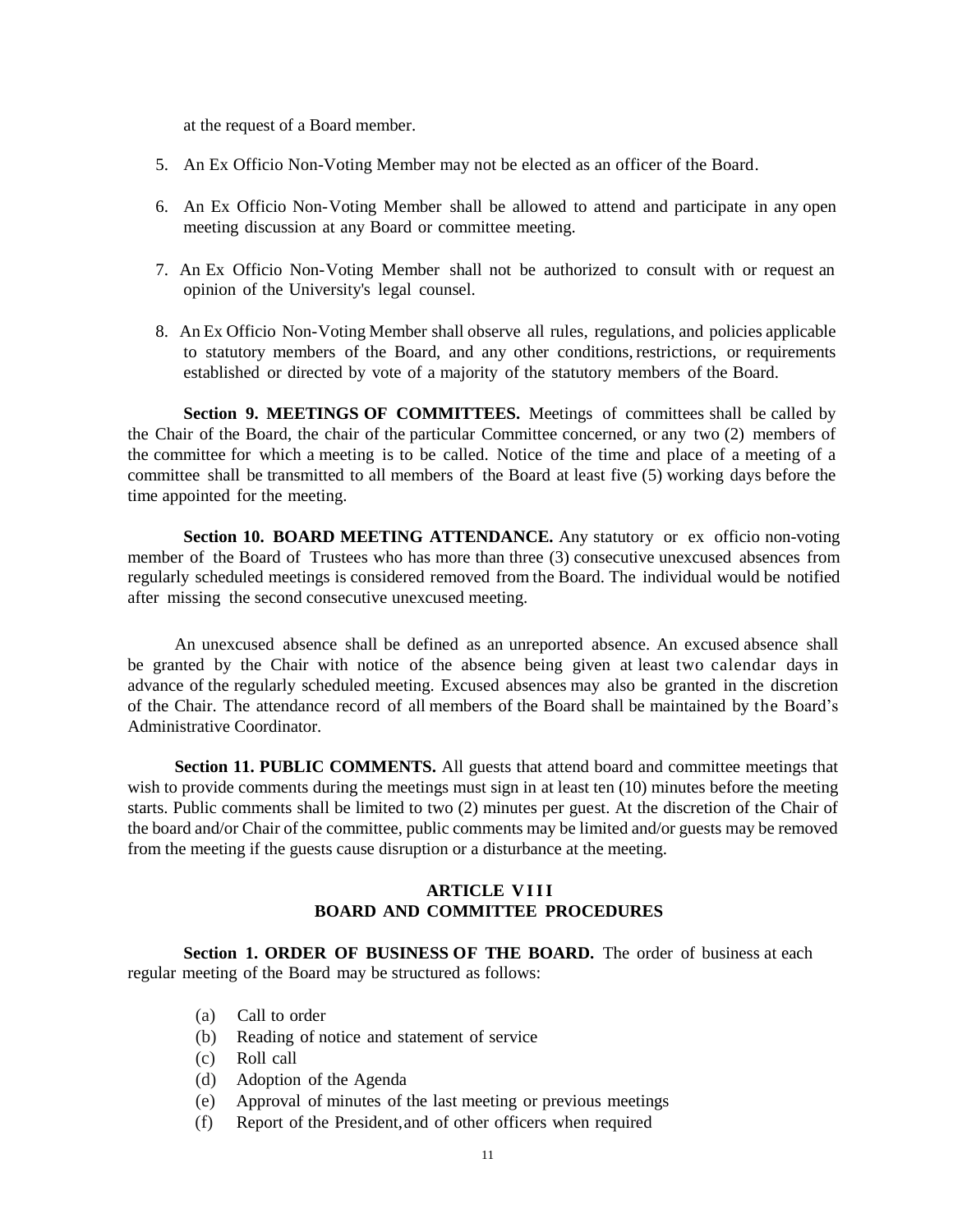- (g) Reports of Standing Committees
- (h) Reports of Special or Ad Hoc Committees
- (i) Other Matters
- (j) Public Comments
- (k) Executive Session, as appropriate
- (k) Adjournment

At special meetings the order of business may be structured as follows:

- (a) Call to order
- (b) Reading of notice and statement of service
- (c) Roll call
- (d) Adoption of the Agenda
- (e) The special business for which the meeting was called
- (f) Adjournment

The regular order of business may be suspended or amended at any meeting by a vote of a majority of the Board members present.

**Section 2. QUORUM OF THE BOARD.** A quorum at Board meetings is fixed by the South Carolina Code of Laws Section 59-127-30 and requires a majority of the Board of Trustees for the transaction of any business.

**Section 3. QUORUM OF COMMITTEES.** A majority of the members of any committee shall constitute a quorum for the transaction of business.

**Section 4. PRESIDING AT COMMITTEE MEETINGS.** In the absence of the chair of a committee, the vice-chair of the committee, as appointed by the committee chair, will conduct the meeting. Should both chair and vice-chair be absent, another member of the Committee, as appointed by the committee chair, shall preside.

**Section 5. RULES OF PROCEDURE.** The rules contained in the most current edition of Robert's Rules of Order Newly Revised shall govern the proceedings and conduct of the meetings of the Board and its committees, in all cases to which they are applicable and which are not covered in or by these Bylaws or the laws of the State of South Carolina or the United States.

**Section 6. PROCEDURES FOR REPORTS.** Committee reports/presentations (electronic and 15 printed copies) shall be submitted to the Administrative Coordinator of the Board of Trustees at least ten (10) working days prior to each regular Board or committee meeting. At least five (5) days prior to each regular Board or committee meeting, the Administrative Coordinator of the Board shall transmit to each member thereof all materials to be presented at meetings, electronically or in print as desired by the Board member. Requests for other reports, not received in advance, to be presented to the Board or its committee must receive a consent of two-thirds (2/3) of the voting members present.

**Section 7. COMMUNICATIONS.** The Board of Trustees' Administrative Coordinator shall provide the official communication from the Board of Trustees and its committees, on the one hand, to the University faculty, administrative officers, individual members of the staff, student organizations, and students. The only exception to this rule of procedure shall be communications made directly to the Board or its members by or at the express direction of the President. Appeals from decisions of the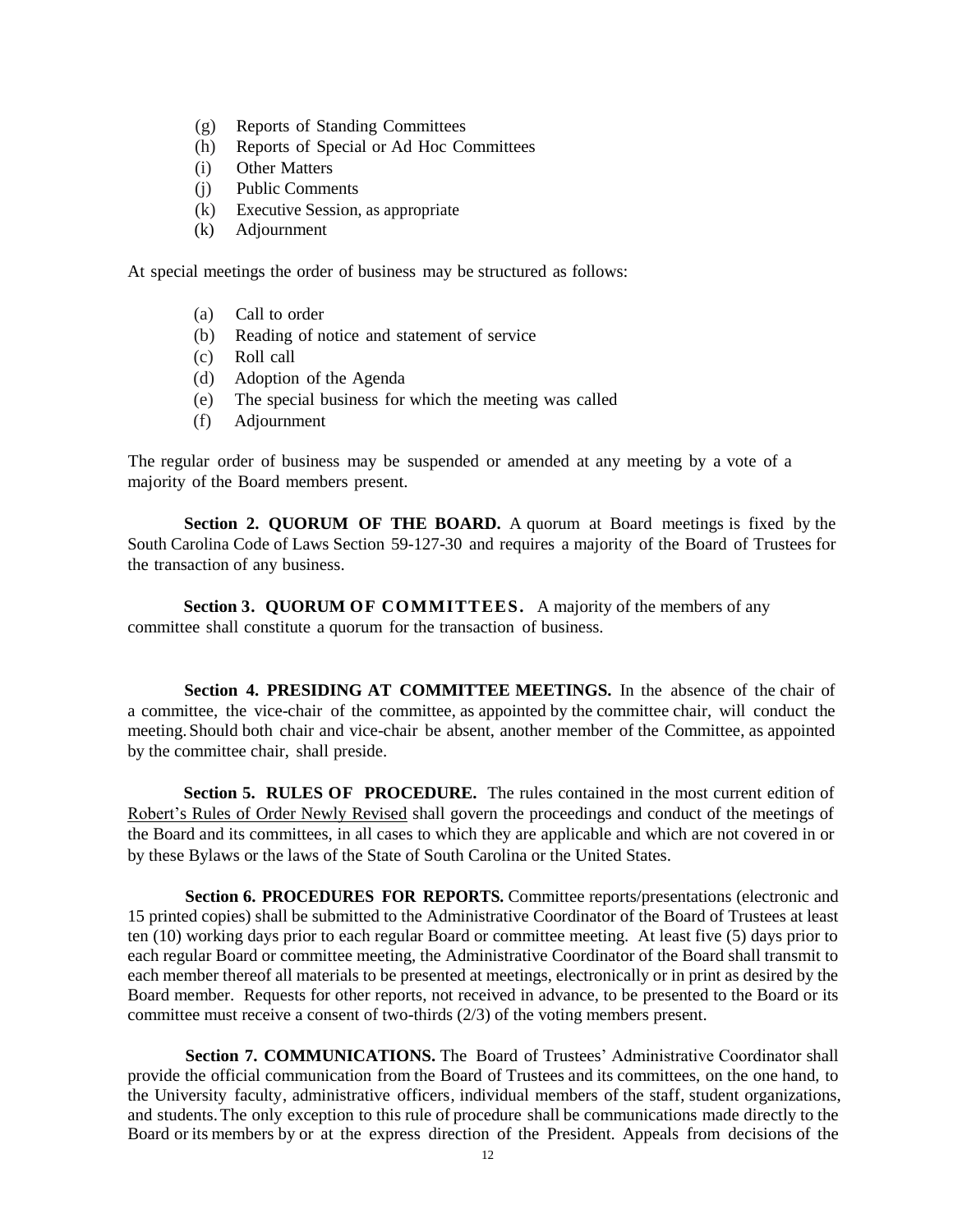University President or other officers, staff, boards,committees, faculty, Faculty Senate, and the like must be made to the President for review and action before any such appeal may be presented through the communication protocol set forth in this Section to the Board of Trustees for its consideration.

#### **Section 8. APPEARANCE BEFORE AND DOCUMENTS PRESENTED TO THE**

**BOARD.** All individuals who wish to appear before and present to the Board of Trustees or any of its committees must request permission to do so at least ten (10) working days prior to any such meeting and through the communication protocol set forth in Section 7 above**.** Such information must be made available to the Board of Trustees or committee chair at least ten (10) working days in advance of the projected hearing date so that the information may be disseminated not less than five (5) working days prior to such meeting through the communication protocol set forth in Section 7 above.

#### <span id="page-12-0"></span>**Section 9. MINUTES OF BOARD AND COMMITTEE PROCEEDINGS.**

(a) Minutes of the proceedings of the Board shall be the responsibility of the Board of Trustees' Administrative Coordinator and as soon as practical after each meeting, a copy of the minutes shall be transmitted to each member of the Board.

(b) The administrative assistant for each Cabinet member serving as a resource person to a standing committee will be responsible for serving as the secretary for the committee. If not available, the chair of the committee shall assign this duty to a committee member.

**Section 10. PROXIES PROHIBITED.** The use of proxies for purposes of determining a quorum, for voting or for any other purposes, shall not be permitted.

**Section 11. VOTING.** Except as otherwise specifically provided in these Bylaws, all matters coming before the Board or a committee thereof for determination shall be determined by a simple majority vote of the members present. Upon request of any Board or committee member, a vote by the Board or committee, as applicable, shall be by a call of the roll and results of such roll call vote shall be recorded in the minutes of the Board or committee.

**Section 12. ACTION BY CONFERENCE CALL.** Unless otherwise prohibited by the enabling legislation or these Bylaws, any or all Board members may participate in a meeting of the Board or any committee by means of electronic communication, provided all Board members participating in the meeting can hear each other and be heard. Participation by such means shall constitute presence in person at such meeting. Written notice of the date, time, and method of accessing such electronic communication shall be transmitted to all members of the Board at least two (2) calendar days before the time appointed for the call. Public notice shall be given at least twenty-four (24) hours in advance of any meeting by conference call.

**Section 13. RECONSIDERATION, REPEAL, OR RESCISSION.** Any member who voted on the prevailing side may move for the reconsideration of an action taken by the Board. Such motion must be made and voted upon during the same meeting at which the action was taken.

No motion for repeal or rescission of any action taken by the Board shall be voted upon unless notice of intention to make such motion shall have been given at the previous meeting or by transmitting notice to each member of the Board at least five (5) working days prior to the meeting at which such motion is to be voted upon.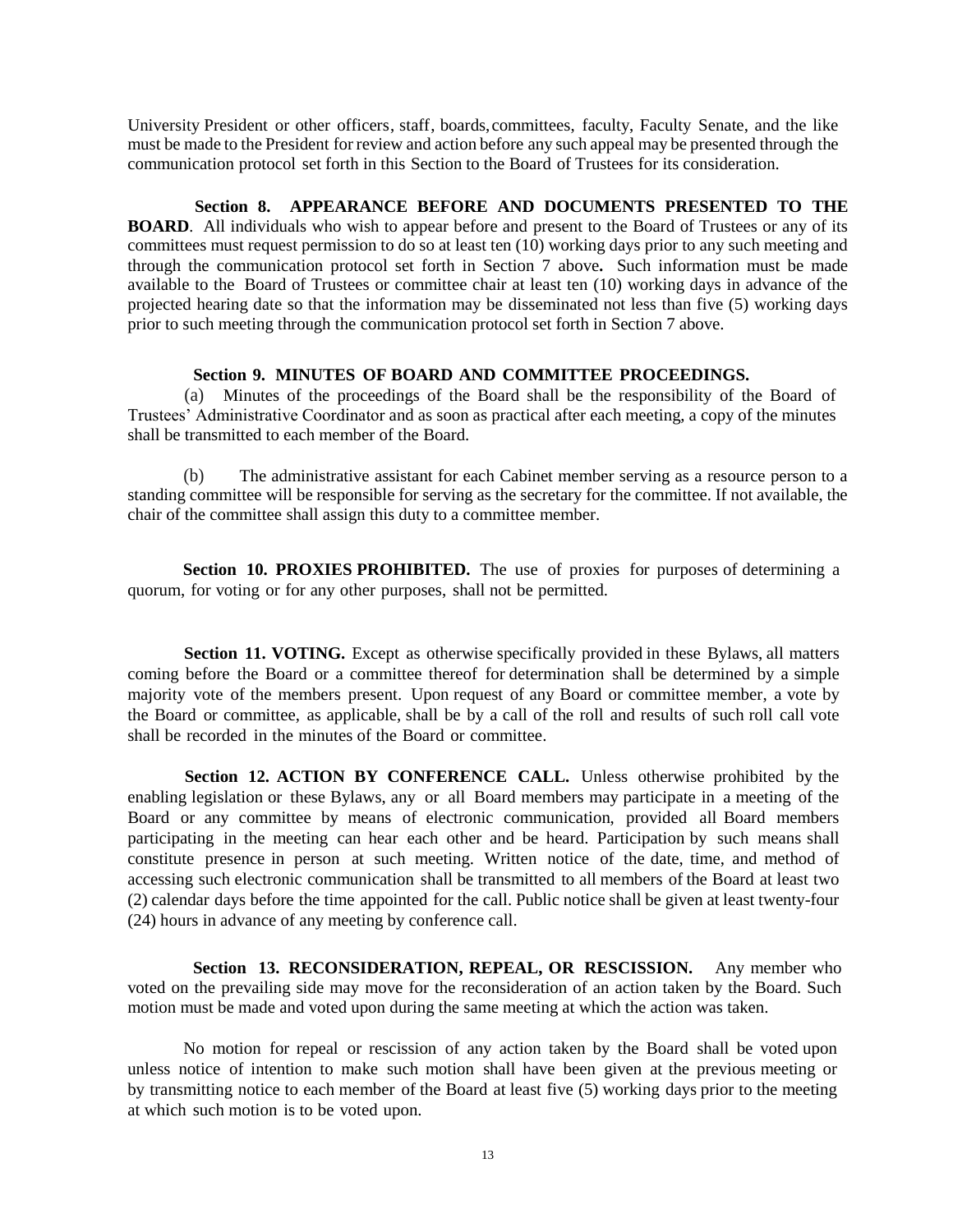# **ARTICLE IX THE PRESIDENT OF THE UNIVERSITY**

The President of the University is selected by the Board of Trustees to serve at the pleasure of the Board. The President is the chief executive officer of the University and is entrusted by the Board of Trustees with the execution of its policies, together with the internal governance and administration of the University. The President shall be the primary spokesperson for the University to the media, the educational world, alumni, and the general public. The President shall speak for the University and shall administer University policies as promulgated by the Board.

The President is charged with the managerial and administrative responsibility for the ongoing operations of the University and acts for the trustees in carrying out the policies and decisions of the Board. With the general authority granted by the Board, the President shall perform the duties and responsibilities associated with his office as enumerated in his or her employment agreement.

No Board member shall act independently in gathering or disseminating information or as a spokesperson without the knowledge of the President.

# **ARTICLE X INDEMNIFICATION AND OUTSIDE LEGAL COUNSEL**

The University shall furnish its current and former Trustees and officers with legal defense in connection with any threatened or pending action, suit, or proceeding, whether civil, criminal, administrative, or investigative, to which they are made parties by reason or being or having been a representative of the University, provided the President or Secretary is promptly notified of the need for such defense and provided such defense complies with Sub-article E of Article 8 in Chapter 31 of Title 33 in the South Carolina Code of Laws. Furthermore, the University shall indemnify to the extent permitted by South Carolina law any Trustee or officer for judgments, damages, settlements, and costs reasonably incurred in such proceedings so long as such matters are not as a result of gross negligence or willful misconduct. The University may secure and maintain a policy of Directors and Officers Liability Insurance covering all members of the Board and officers of the University.

<span id="page-13-0"></span>No department, agency, division, other entity, or individual in or of the University may employ outside legal counsel in connection with this Article of the Bylaws or in connection with the University without prior review and written approval by the Attorney General of South Carolina. Similarly, final approval for payment of legal fees or fees for legal consultation may not be granted within the University without prior review and approval by the Attorney General of South Carolina. The General Counsel shall handle all requests for employment of outside legal counsel and the procedures for obtaining approval of the Attorney General. The General Counsel must first determine if outside counsel is required for handling the legal issue or matters, whether the outside counsel to be recommended to the Attorney General is well and fully qualified to deal with the legal issue or matters, and whether the fees and costs submitted for approval are based on actual services rendered and necessary.